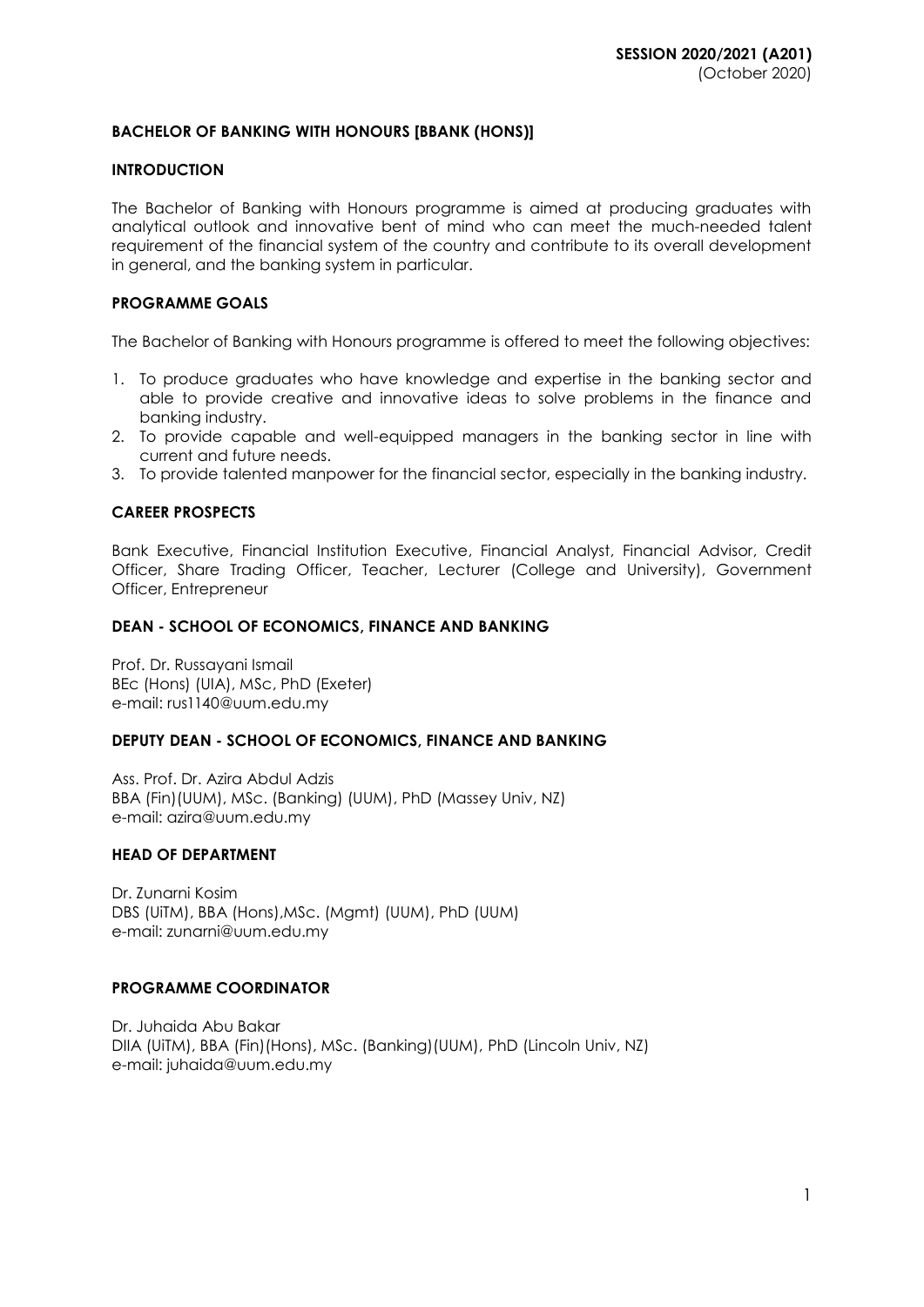# **ASSOCIATE PROFESSOR**

Dr. Nora Azureen Abdul Rahman BBA (Hons), MSc (Finance)(UUM / BAe), PhD (Banking)(UUM) e-mail: [azureen@uum.edu.my](mailto:azureen@uum.edu.my)

Dr. Azira Abdul Adzis BBA (Fin)(UUM), MSc. (Banking) (UUM), PhD (Massey Univ, NZ) e-mail: azira@uum.edu.my

Dr. Shamsul Bahrain Mohd Arshad BSc (Fin)(Southern IIIinois), MBA (Bridgeport), PhD (UUM) e-mail: [sham961@uum.edu.my](mailto:sham961@uum.edu.my)

# **SENIOR LECTURERS**

Dr. Juhaida Abu Bakar DIIA (UiTM), BBA (Fin)(Hons), MSc. (Banking)(UUM), PhD (Lincoln Univ, NZ) e-mail: juhaida@uum.edu.my

Dr. Logasvathi a/p Murugiah Bsc. International and Offshore Banking (UMS), MSc. (Finance), PhD (Banking) (UUM) e-mail: [logasvathi@uum.edu.my](mailto:logasvathi@uum.edu.my)

Dr. Muhammad Muhaizam bin Haji Musa B.Mgmt (Banking)(Hons)(UUM), MSc. (Finance)(UUM), PhD (INCEIF) e-mail: [muhaizam@uum.edu.my](https://uummail.uum.edu.my/OWA/redir.aspx?C=316134b06fae444581b2bc670d646f2b&URL=mailto%3amuhaizam%40uum.edu.my)

Shahril Shafie BSc (Real Estate Mgt)(UTM), MSc. (Banking)(UUM) e-mail: [sshahril@uum.edu.my](mailto:sshahril@uum.edu.my)

Dr. Zunarni Kosim DBS (UiTM), BBA (Hons),MSc. (Mgmt) (UUM), PhD (UUM) e-mail: zunarni@uum.edu.my

Dr. Edie Erman Che Johari BBA (Islamic Banking) (UiTM), MBA (Islamic Banking and Finance)(Bangor University), PhD (Banking and Finance)(University of St Andrews) e-mail: edie@uum.edu.my

Dr. Lu Ming Pey BBA (Fin)(Hons)(UM), MSc. (Banking)(UUM), PhD (USM) e-mail: **lu.ming.pey@uum.edu.my** 

# **LECTURERS**

Siew Goh Yeok BSc.Ed (UM), MSc. (Mgmt) (UUM) e-mail: [siew@uum.edu.my](mailto:siew@uum.edu.my)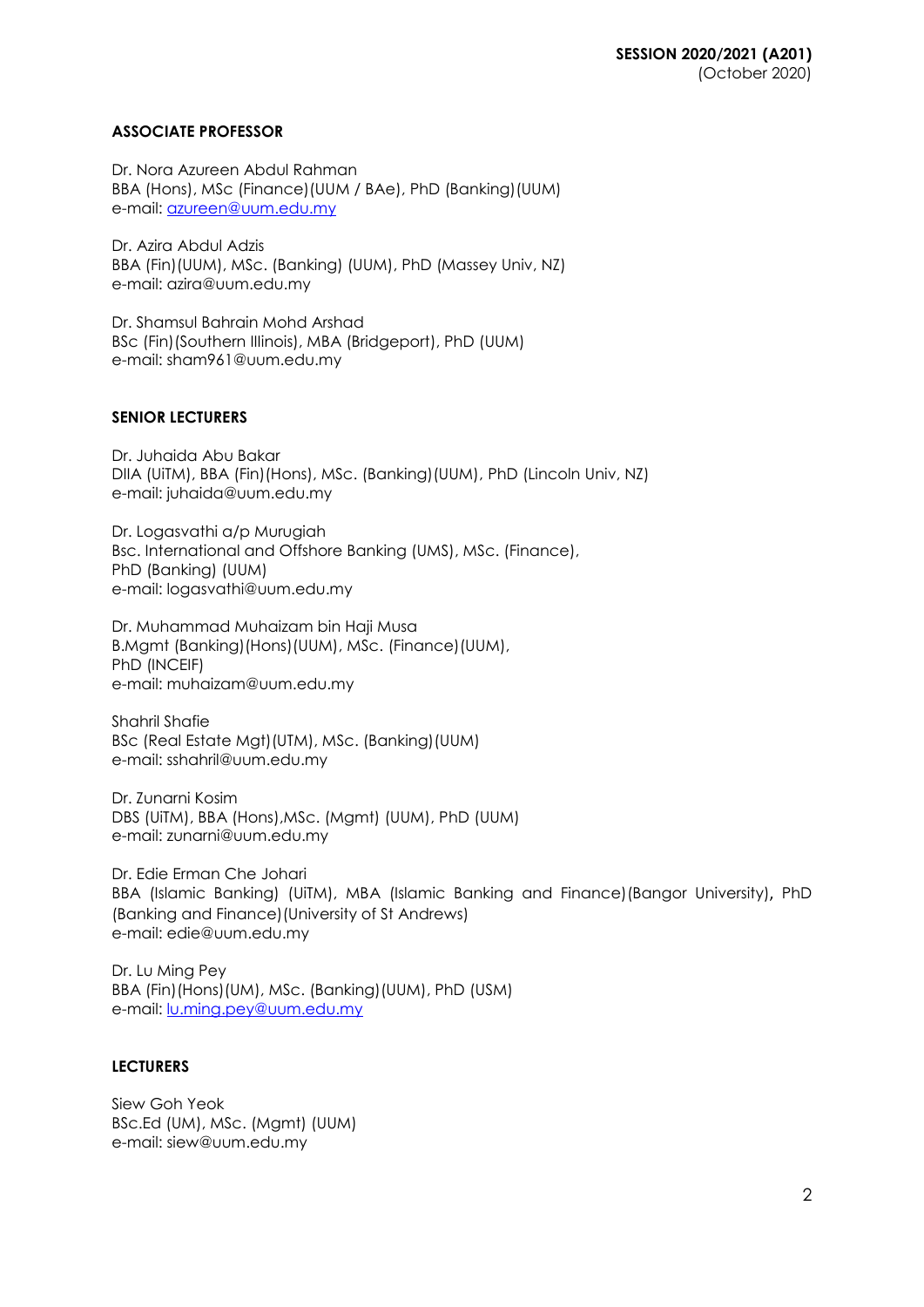# **BACHELOR OF BANKING WITH HONOURS [BBANK (HONS)]**

The programme consists of the following **SIX (6)** components:

| <b>COMPONENT</b>                | <b>CREDIT</b><br><b>HOURS</b> |
|---------------------------------|-------------------------------|
| A. UNIVERSITY CORE              | 16                            |
| <b>B. ENGLISH LANGUAGE CORE</b> |                               |
| C. PROGRAMME CORE               | 74                            |
| D. MINOR                        | 18                            |
| E. PROGRAMME ELECTIVE           |                               |
| F. FREE ELECTIVE                | ર                             |
| <b>TOTAL CREDIT HOURS</b>       | 129                           |

To be awarded a Bachelor of Banking with Honours, a student is required to take and pass a minimum of 129 credit hours which include courses in the programme structure as shown below:

### **A. UNIVERSITY CORE (16 CREDIT HOURS)**

#### **i. Malaysian/Local Student**

| Code                      | Course                           | <b>Credit</b><br><b>Hours</b> |
|---------------------------|----------------------------------|-------------------------------|
| MPU1043                   | Falsafah dan Isu Semasa          |                               |
| MPU1013                   | Penghayatan Etika dan Peradaban  | ર                             |
| <b>SADN 1033</b>          | Nationhood of Malaysia           |                               |
| <b>BPME 1013</b>          | Introduction to Entrepreneurship | ঽ                             |
| VXXX XXXX                 | Co-curriculum                    |                               |
| <b>TOTAL CREDIT HOURS</b> |                                  |                               |

### **ii. International Student**

| Code                      | Course                           | <b>Credit</b> |
|---------------------------|----------------------------------|---------------|
|                           |                                  | <b>Hours</b>  |
| MPU1043                   | Falsafah dan Isu Semasa OR       | 3             |
| OR                        |                                  |               |
| MPU1013                   | Penghayatan Etika dan Peradaban  |               |
| SBLF1093                  | Malay as Foreign Language I      | 3             |
| <b>SADN 1033</b>          | Nationhood of Malaysia           | 3             |
| <b>SADE 1013</b>          | Introduction to Entrepreneurship | 3             |
| <b>VXXX XXXX</b>          | Co-curriculum                    |               |
| <b>TOTAL CREDIT HOURS</b> |                                  |               |

1. Choose ONE (1) co-curriculum course of interest and students are subjected to the conditions specified under the related field.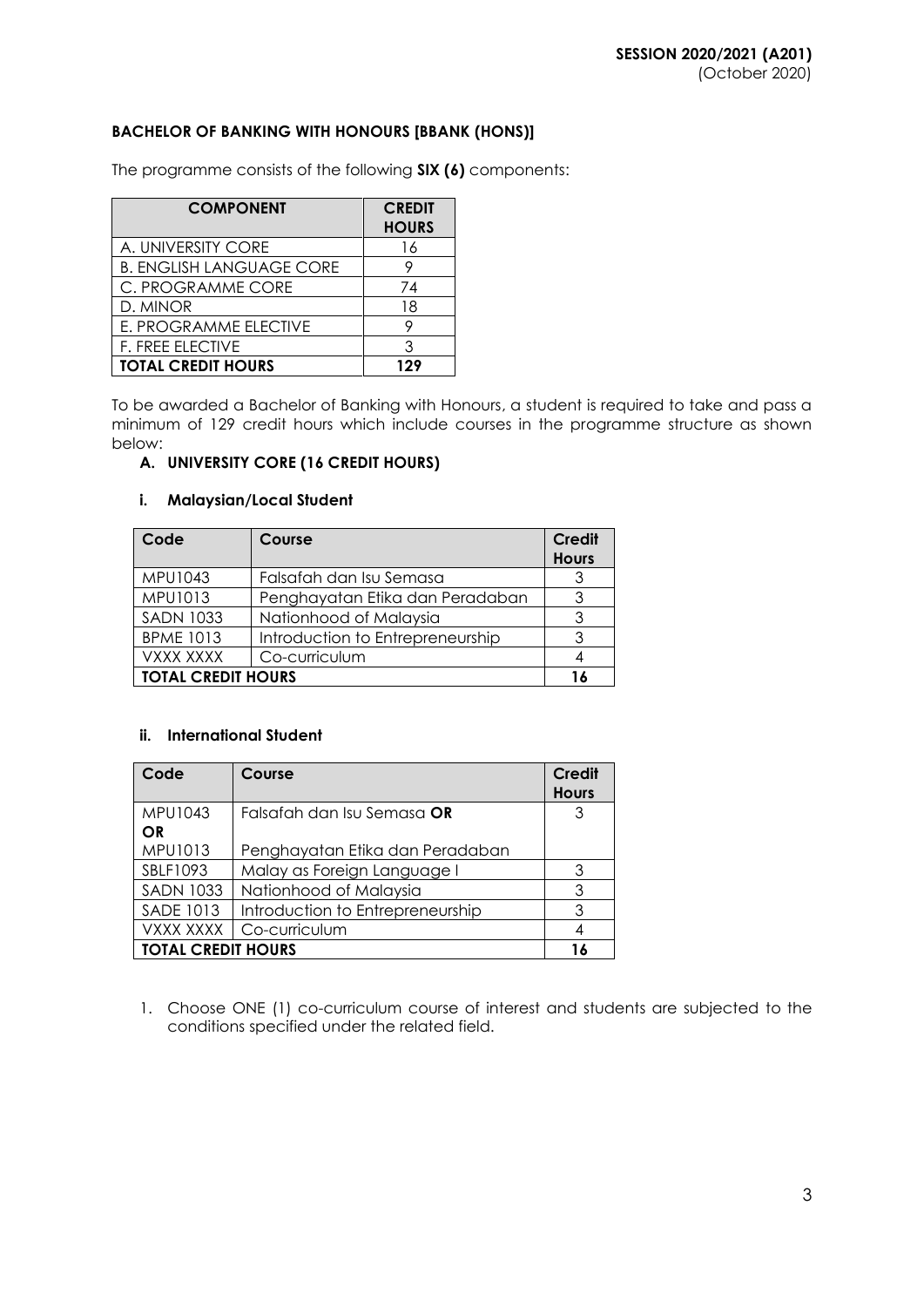# **B. ENGLISH CORE COURSES (9 CREDIT HOURS)**

Students must take the English Core course based on the MUET results obtained during the application for admission.

|                          | <b>COURSE NAME</b>             |                     |  |  |
|--------------------------|--------------------------------|---------------------|--|--|
| <b>CODE</b>              | <b>MUET BAND 1</b>             | <b>CREDIT HOURS</b> |  |  |
| SBLE1073                 | Foundation English*            |                     |  |  |
| SBLE1063                 | <b>English Proficiency I</b>   | 3                   |  |  |
| SBLE2113                 | English Proficiency II         | $\overline{3}$      |  |  |
| SBLE3123                 | <b>English Proficiency III</b> | $\overline{3}$      |  |  |
|                          | <b>TOTAL</b>                   | 9                   |  |  |
|                          | <b>MUET BAND 2</b>             |                     |  |  |
| SBLE1063                 | <b>English Proficiency I</b>   | 3                   |  |  |
| SBLE2113                 | <b>English Proficiency II</b>  | $\overline{3}$      |  |  |
| SBLE3123                 | <b>English Proficiency III</b> | $\overline{3}$      |  |  |
|                          | <b>TOTAL</b>                   | 9                   |  |  |
|                          | <b>MUET BAND 3</b>             |                     |  |  |
| SBLE2113                 | English Proficiency II         | 3                   |  |  |
| SBLE3123                 | <b>English Proficiency III</b> | $\overline{3}$      |  |  |
| SBLExxxx                 | ESP <sub>1</sub>               | 3                   |  |  |
|                          | <b>TOTAL</b>                   | 9                   |  |  |
|                          | <b>MUET BAND 4</b>             |                     |  |  |
| SBLE3123                 | <b>English Proficiency III</b> | 3                   |  |  |
| SBLExxxx                 | ESP <sub>1</sub>               | $\overline{3}$      |  |  |
| <b>SBLEXXXX</b>          | ESP <sub>2</sub>               | $\overline{3}$      |  |  |
|                          | <b>TOTAL</b>                   | 9                   |  |  |
| <b>MUET BAND 5 AND 6</b> |                                |                     |  |  |
| SBLExxxx                 | ESP <sub>1</sub>               | 3                   |  |  |
| SBLExxxx                 | ESP <sub>2</sub>               | 3                   |  |  |
| <b>SBLEXXXX</b>          | ESP <sub>3</sub>               | $\overline{3}$      |  |  |
|                          | <b>TOTAL</b>                   | 9                   |  |  |

*\*Credit for Foundation course will not be calculated in the GPA and CGPA*

1. A student is required to choose any **English for Specific Purposes (ESP)** courses as offered and shown below:

| Code     | Course                                        |
|----------|-----------------------------------------------|
| SBLE3133 | English For Small Group Communication         |
| SBLE3143 | Report Writing                                |
| SBLE3153 | <b>Hospitality English</b>                    |
| SBLE3163 | <b>Public Speaking Skills</b>                 |
| SBLE3173 | <b>English For Professional Communication</b> |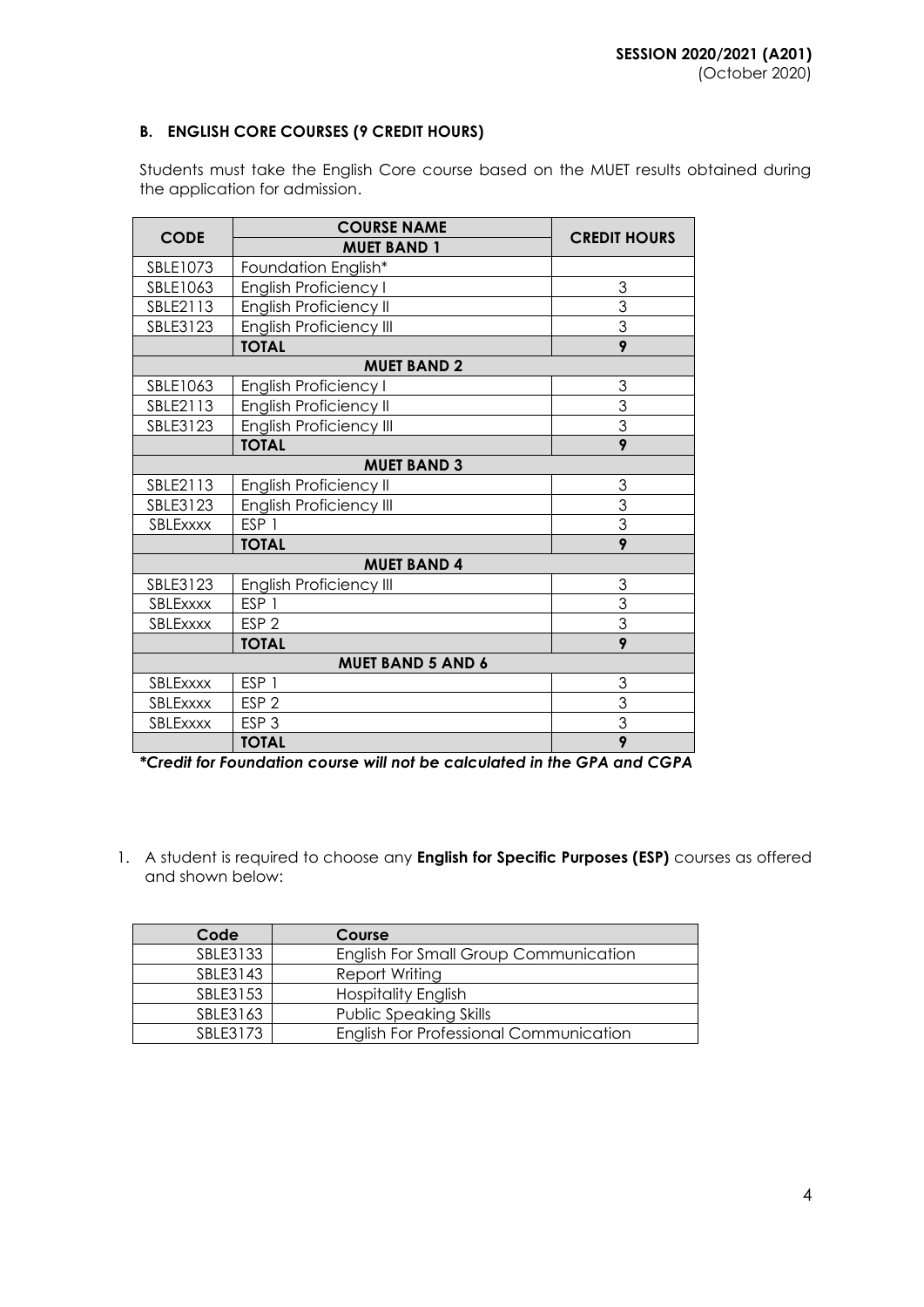# **C. PROGRAMME CORE (74 CREDIT HOURS)**

| Code             | Course                                         | <b>Credit</b><br><b>Hours</b> | Prerequisite                                                                                                                                                |
|------------------|------------------------------------------------|-------------------------------|-------------------------------------------------------------------------------------------------------------------------------------------------------------|
| SQQS 1013        | <b>Elementary Statistics</b>                   | 3                             | <b>NONE</b>                                                                                                                                                 |
| <b>BEEB 1013</b> | Principles of Economics                        | $\overline{3}$                | <b>NONE</b>                                                                                                                                                 |
| <b>BKAF 1023</b> | Introduction to<br><b>Financial Accounting</b> | 3                             | <b>NONE</b>                                                                                                                                                 |
| <b>BWFF 2033</b> | Financial Management                           | 3                             | BKAF1023 Introduction to<br>Financial Accounting OR<br><b>BKAL1013 Business Accounting</b><br>OR<br><b>BKAR1013 Financial Accounting</b><br>and Reporting 1 |
| <b>BWFF 2043</b> | <b>Advanced Financial</b><br>Management        | 3                             | <b>BWFF2033 Financial</b><br>Management                                                                                                                     |
| <b>BWFN 3013</b> | <b>Investment Analysis</b>                     | 3                             | <b>BWFF2043 Advanced Financial</b><br>Management                                                                                                            |
| <b>BWFF 3033</b> | <b>Financial Markets and</b><br>Institutions   | 3                             | <b>BWFF2033 Financial</b><br>Management                                                                                                                     |
| <b>BWFF 3113</b> | <b>Ethics and Governance</b>                   | 3                             | <b>NONE</b>                                                                                                                                                 |
| <b>BWBB 1013</b> | Foundations of Banking                         | 3                             | <b>NONE</b>                                                                                                                                                 |
| <b>BWFF 3073</b> | <b>Personal Finance</b>                        | 3                             | <b>BWFF2043 Advanced Financial</b><br>Management                                                                                                            |
| <b>BWBB 3053</b> | Marketing and Finance<br>Services              | 3                             | <b>NONE</b>                                                                                                                                                 |
| <b>BWBB 3063</b> | International Trade and<br>Finance             | 3                             | <b>BWBB2013 Bank Management</b>                                                                                                                             |
| <b>BWBB 2013</b> | <b>Bank Management</b>                         | $\mathfrak 3$                 | <b>NONE</b>                                                                                                                                                 |
| <b>BWBB 3013</b> | <b>Commercial Bank</b><br>Operations           | 3                             | <b>BWBB2013 Bank Management</b>                                                                                                                             |
| <b>BWBB 3023</b> | <b>Lending Management</b>                      | 3                             | <b>BWBB2013 Bank Management</b>                                                                                                                             |
| <b>BWBS 3043</b> | <b>Islamic Banking</b><br>Management           | 3                             | <b>NONE</b>                                                                                                                                                 |
| <b>BWBB 3193</b> | Seminar in Banking                             | 3                             | Final year<br><b>AND</b><br>have completed at least 100<br>credit hours                                                                                     |
| <b>BPMN 1013</b> | Introduction to<br>Management                  | 3                             | <b>NONE</b>                                                                                                                                                 |
| <b>BPMN 3023</b> | Strategic Management                           | 3                             | Have completed 100 credit hours                                                                                                                             |
| <b>BPMN 3143</b> | Research Methodology                           | 3                             | SQQS1013 Elementary Statistics<br><b>AND</b><br>have completed at least 70<br>credit hours                                                                  |
| <b>GLUL 2023</b> | <b>Business Law</b>                            | $\mathfrak{S}$                | <b>NONE</b>                                                                                                                                                 |
| <b>GLUL 3093</b> | <b>Banking Law</b>                             | 3                             | <b>NONE</b>                                                                                                                                                 |
| <b>BWBX 4908</b> | Practicum                                      | 8                             | taken<br>Have<br>and<br>passed<br>all<br>courses under the<br>programme<br>structure                                                                        |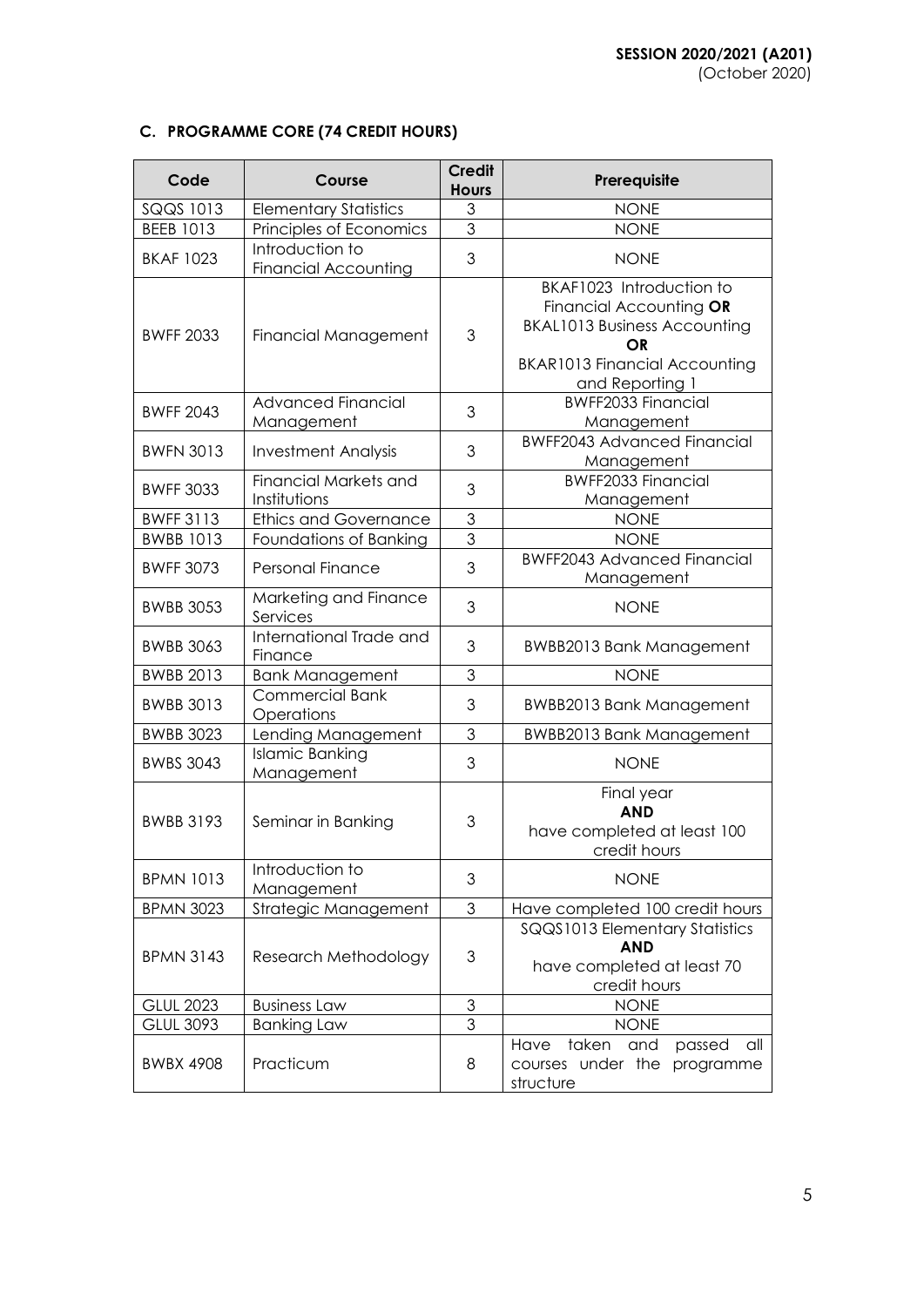# **D. MINOR (MINIMUM 18 CREDIT HOURS)**

Students **MUST** choose **ONE (1)** Minor from the following lists offered by the University in order to fulfill the programme structure requirement for the graduation. (Please refer to Appendix A)

# **E. PROGRAMME ELECTIVE (9 CREDIT HOURS)**

Choose any **THREE (3)** courses from the following list:

| Code             | Course                    | <b>Credit</b>  | Prerequisite                         |
|------------------|---------------------------|----------------|--------------------------------------|
|                  |                           | <b>Hours</b>   |                                      |
| <b>BWBB 3033</b> | International Banking     | 3              | <b>BWBB2013 Bank Management</b>      |
| <b>BWBB 3043</b> | <b>Banking Securities</b> | 3              | <b>BWBB2013 Bank Management</b>      |
| <b>BWBB 3073</b> | Treasury                  | 3              | <b>BWBB2013 Bank Management</b>      |
|                  | Management                |                |                                      |
| <b>BWBB 3083</b> | Corporate Banking         | $\mathfrak{S}$ | <b>BWBB2013 Bank Management</b>      |
| <b>BWBB 3093</b> | Offshore Banking          | 3              | <b>BWBB2013 Bank Management</b>      |
| <b>BWBZ 3993</b> | Project Paper             | 3              | <b>BPMN 3143 Research</b>            |
|                  |                           |                | Methodology                          |
|                  |                           |                | <b>AND</b>                           |
|                  |                           |                | have completed at least 100          |
|                  |                           |                | credit hours                         |
| <b>BWFE 3013</b> | Real Estate               | 3              |                                      |
|                  | Management                |                | <b>BWFF2033 Financial Management</b> |
| <b>BWFN 3033</b> | Portfolio                 | 3              | <b>BWFF2043 Advanced Financial</b>   |
|                  | Management                |                | Management                           |
| <b>BWRR 3063</b> | <b>Financial Risk</b>     | 3              | <b>BWFF2043 Advanced Financial</b>   |
|                  | Management                |                | Management                           |
| <b>BWFF3013</b>  | Corporate Finance         | 3              | <b>BWFF2043 Advanced Financial</b>   |
|                  |                           |                | Management                           |

# **E. FREE ELECTIVE (3 CREDIT HOURS)**

Students can choose **ONE (1)** course offered by other programme within school or any course offered by other schools' subject to the following:

- i. Must fulfill prerequisite course if any.
- ii. Equivalent courses are not considered as free elective including the following courses: -

### **EQUIVALENT COURSES FOR BACHELOR OF BANKING WITH HONOURS [BBANK (HONS)]**

| Code            | Course                             |
|-----------------|------------------------------------|
| <b>GMGF1013</b> | Economic for Public Management     |
| <b>BKAL1013</b> | <b>Business Accounting</b>         |
| <b>BKAR1013</b> | Financial Accounting and Reporting |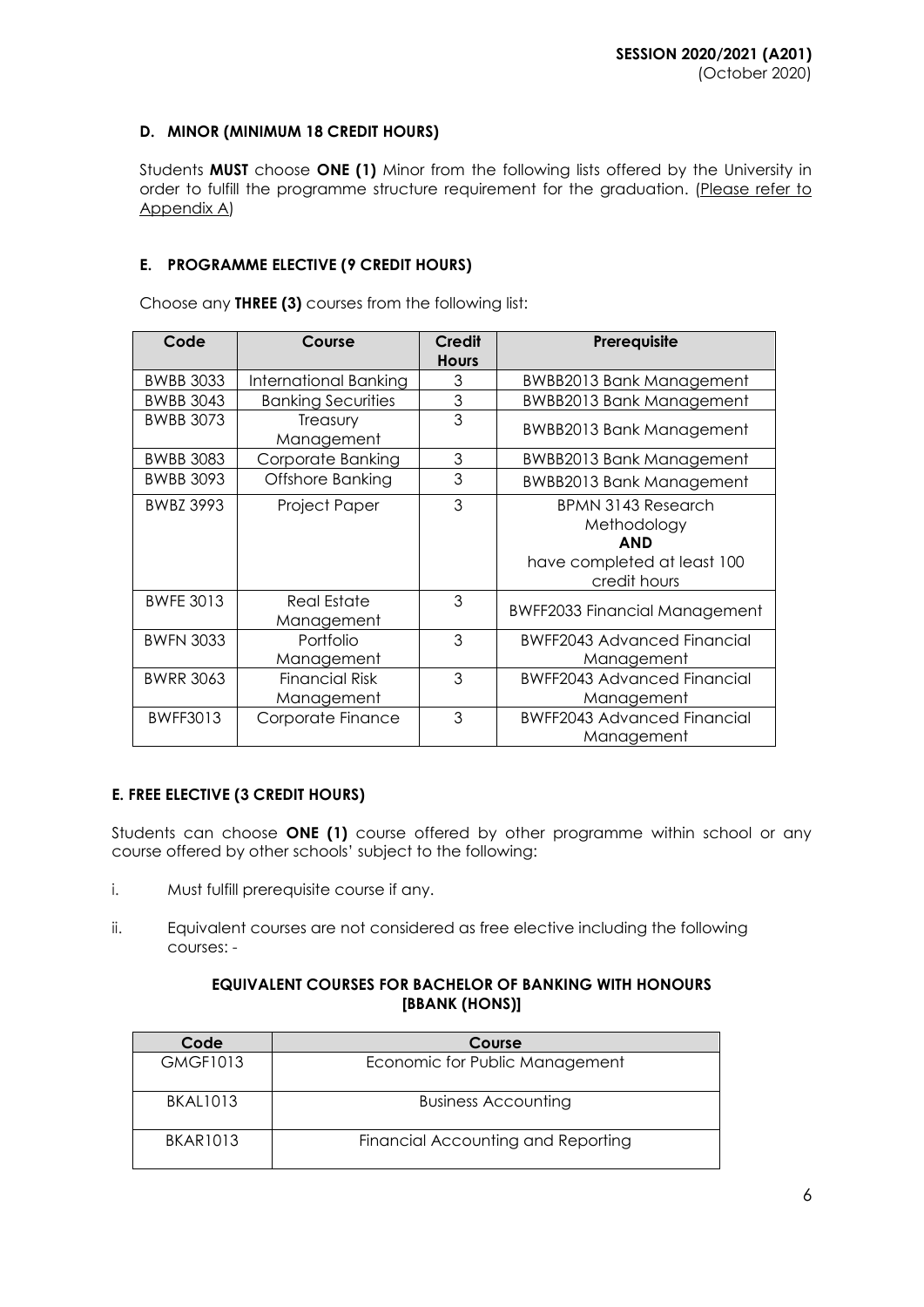(October 2020)

Foundations of Finance

## **Note: S***tudents Are Not Allowed to Register the Above Courses as Free Elective* **PROPOSED COURSE BY SEMESTER FOR BACHELOR OF BANKING WITH HONOURS [BBANK (HONS)]**

| Code                                                  | 1st Semester                                                                      | <b>Credit</b><br><b>Hours</b>                                                     | Code                                           | 2nd Semester                                                                 | <b>Credit</b><br><b>Hours</b>               |
|-------------------------------------------------------|-----------------------------------------------------------------------------------|-----------------------------------------------------------------------------------|------------------------------------------------|------------------------------------------------------------------------------|---------------------------------------------|
| SADN1033<br>SBLEXXXX<br>SQQS1013                      | Nationhood of Malaysia<br><b>English Core</b><br><b>Elementary Statistics</b>     | $\mathfrak{Z}$<br>3<br>3                                                          | SBLEXXXX<br><b>BWBS3043</b>                    | <b>English Core</b><br><b>Islamic Banking</b><br>Management                  | 3<br>3                                      |
| <b>BPMN1013</b><br><b>BKAF1023</b>                    | Introduction to Management<br>Introduction to Financial<br>Accounting             | $\mathfrak{S}$<br>3                                                               | <b>BWFF2033</b><br>MPU1013                     | <b>Financial Management</b><br>Penghayatan Etika dan<br>Peradaban            | $\mathfrak 3$<br>3                          |
| <b>BWBB1013</b><br><b>VXXXXXXX</b>                    | Foundations of Banking<br>Co-curriculum                                           | 3                                                                                 | MPU1043<br>BWBB2013<br><b>VXXXXXXX</b>         | Falsafah dan Isu semasa<br><b>Bank Management</b><br>Co-curriculum           | $\mathfrak 3$<br>3                          |
|                                                       | <b>TOTAL</b>                                                                      | 19                                                                                |                                                | <b>TOTAL</b>                                                                 | 19                                          |
| Code                                                  | 3rd Semester                                                                      | <b>Credit</b><br><b>Hours</b>                                                     | Code                                           | 4th Semester                                                                 | <b>Credit</b><br><b>Hours</b>               |
| <b>BWFF2043</b><br>SBLEXXXX                           | Advanced Financial<br>Management<br><b>English Core</b>                           | $\mathfrak{S}$<br>3                                                               | <b>GLUL2023</b><br>BEEB1013<br><b>BWFN3013</b> | <b>Business Law</b><br>Principles of Economics<br><b>Investment Analysis</b> | $\ensuremath{\mathsf{3}}$<br>$\mathfrak{S}$ |
| BWBB3013<br><b>BWBB3023</b><br><b>BPME1013</b>        | <b>Commercial Bank Operations</b><br>Lending Management<br>Introduction to        | $\ensuremath{\mathsf{3}}$<br>$\mathfrak{S}$<br>3                                  | <b>BWBB3053</b>                                | Marketing of Financial<br>Services<br>Minor 2                                | $\frac{3}{3}$<br>$\mathfrak 3$              |
| <b>VXXXXXXX</b>                                       | Entrepreneurship<br>Minor 1<br>Co-curriculum                                      | 3                                                                                 | <b>VXXXXXXX</b>                                | Programme Elective 1<br>Co-curriculum                                        | 3                                           |
|                                                       | <b>TOTAL</b>                                                                      | 19                                                                                |                                                | <b>TOTAL</b>                                                                 | 19                                          |
| Code                                                  | 5th Semester                                                                      | <b>Credit</b><br><b>Hours</b>                                                     | Code                                           | 6th semester                                                                 | <b>Credit</b><br><b>Hours</b>               |
| <b>BWFF3033</b><br><b>GLUL3093</b><br><b>BWFF3073</b> | Financial Market and Institution<br><b>Banking Law</b><br>Personal Finance        | $\ensuremath{\mathsf{3}}$<br>$\ensuremath{\mathsf{3}}$<br>3                       | BWFF3113<br>BWBB3063                           | Ethic and Governance<br>International Trade and<br>Finance                   | $\ensuremath{\mathsf{3}}$<br>3              |
|                                                       | Programme Elective 2<br>Minor 3                                                   | $\ensuremath{\mathsf{3}}$<br>3                                                    | <b>BPMN3143</b>                                | Research Methodology<br>Programme Elective 3<br>Minor 4                      | $\mathfrak 3$<br>3<br>3                     |
|                                                       | <b>TOTAL</b>                                                                      | 15                                                                                |                                                | <b>TOTAL</b>                                                                 | $\overline{15}$                             |
| Code                                                  | 7th semester                                                                      | <b>Credit</b><br><b>Hours</b>                                                     | Code                                           | 8th Semester                                                                 | <b>Credit</b><br><b>Hours</b>               |
| BWBB3193<br><b>BPMN3023</b>                           | Seminar in Banking<br>Free Elective<br>Minor 5<br>Minor 6<br>Strategic Management | $\mathsf 3$<br>$\ensuremath{\mathsf{3}}$<br>$\mathfrak{S}$<br>$\mathfrak{Z}$<br>3 | BWBX4908                                       | Practicum                                                                    | 8                                           |
|                                                       | <b>TOTAL</b>                                                                      | 15                                                                                |                                                | <b>TOTAL</b>                                                                 | 8                                           |

**Total Overall Credit Hours: 129 Credit Hours**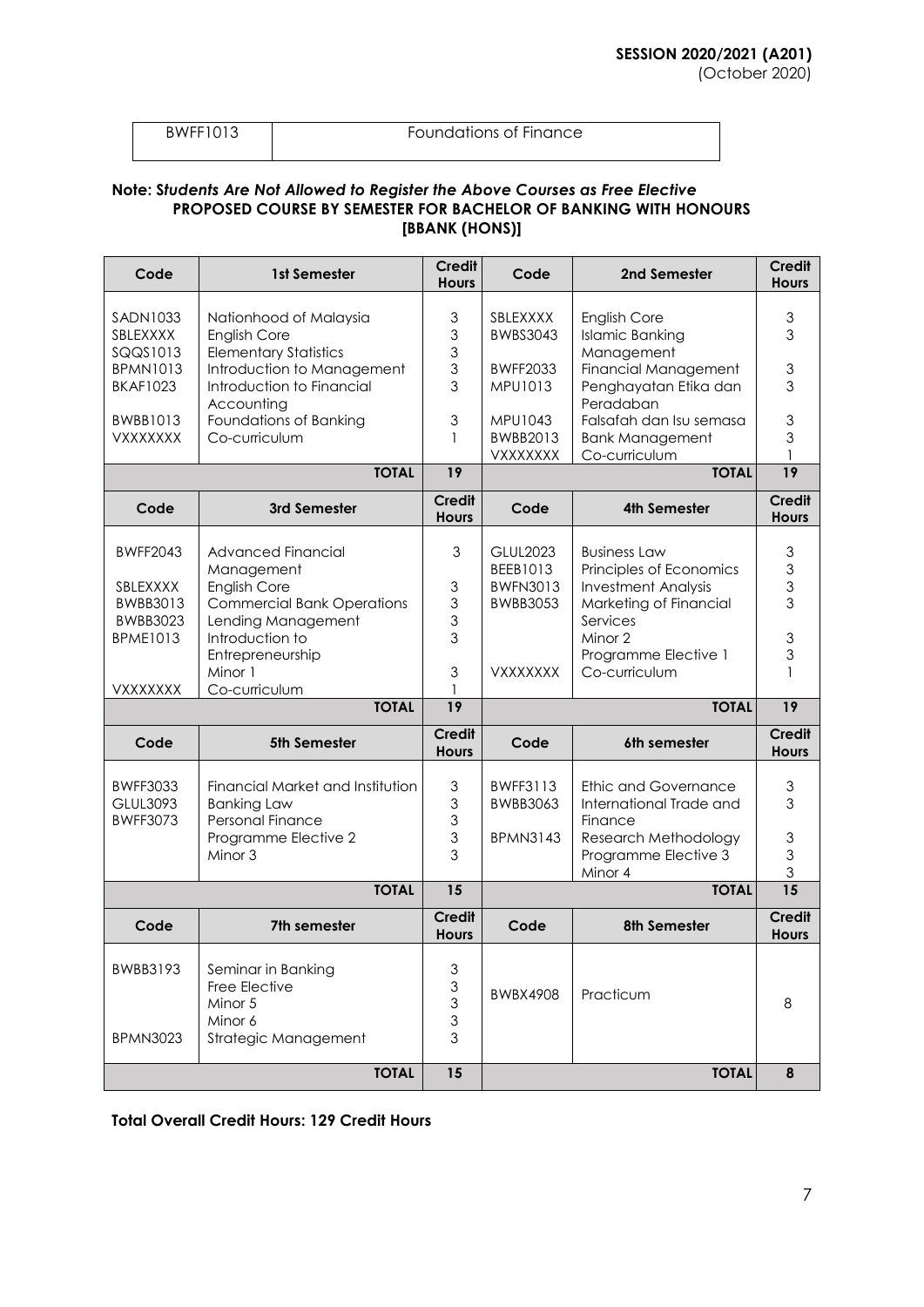**COURSE SYNOPSIS**

#### **BWBB1013 FOUNDATIONS OF BANKING PREREQUISITE NONE**

This course covers topics relevant to the financial system in Malaysia. Students will be exposed to the important elements in the financial system, which are financial institution and financial market. Students will learn about the roles and functions of central bank, commercial bank, Islamic bank, investment bank and other non-banking institutions in Malaysia. Students will also be exposed to the money market and capital market in Malaysia. In addition, the concept of money supply, credit creation, and pricing mechanism will also be discussed in this course.

.........................................................................................................

## **BWBB2013 BANK MANAGEMENT PREREQUISITE NONE**

This course covers several aspects of concept and technique in bank management practices today. A comprehensive analysis of bank financial statement to measure and evaluate bank's performance in terms of its profitability, assets, and liquidity will be discussed in detail. Additionally, there will be a thorough explanation on the effective management of bank capital, liquidity planning and management of sources and uses of funds in addition to efficient management of asset and liability. Furthermore, this course will also include other important topics as such managing investment portfolio, bank's strategic planning and budgeting process, risks in banking as well as electronic banking. Other related issues in bank management will also be discussed in detail.

.........................................................................................................

### **BWBB3013 COMMERCIAL BANK OPERATIONS PREREQUISITE BWBB2013 BANK MANAGEMENT**

This course discusses commercial bank operations in detail. Discussion pertaining to roles and functions of commercial bank as a provider of banking products and services will be discussed in depth. In particular, students will be exposed to topic relating to banking products and services such as deposits, cheques, remittance, loan and advances, international trade financing, and other banking products. This course also highlights current issues and challenges facing bankers today.

……………………………………………………………………………

#### **BWBB3023 LENDING MANAGEMENT PREREQUISITE BWBB2013 BANK MANAGEMENT**

This course will discuss the roles of financial institutions as financial intermediaries in providing loan services. Student will be exposed to the basic concepts, principles and loan policies in bank lending management. This course will also cover other topics such as lending process, analysis of risks using qualitative and quantitative analysis, security for loans, restructuring of loans, lending rationale, loan agreement, project financing, managing problem loans and securitization.

 $\mathcal{L}^{\text{max}}$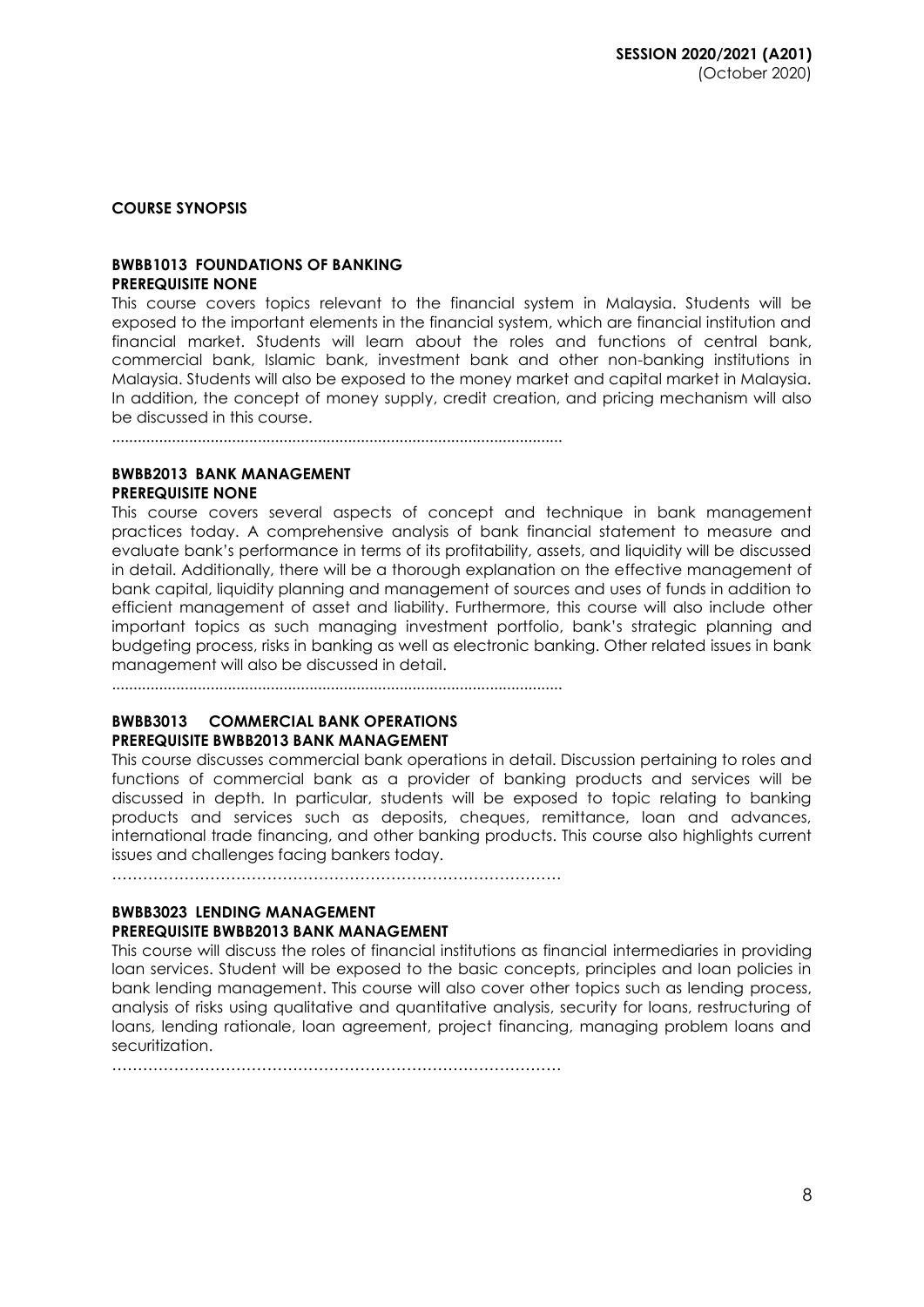#### **BWBB3033 INTERNATIONAL BANKING PREREQUISITE BWBB2013 BANK MANAGEMENT**

This course introduces students to structures of international banking, the applicable principles and practice as well as the economics and regulatory nature and complexity of international banking environment. Various international banking activities involving assets, liabilities and other international banking services, and the techniques used to manage and monitor them are discussed in detail. Topics like international financial institutions, international trade, foreign exchange, offshore banking, risk management, international portfolio management and current issues are included to help students understand and appreciate the international trade liberalization and globalization, and their impact on the international banking.

………………………………………………………………………….

### **BWBB3043 BANKING SECURITIES PREREQUISITE BWBB2013 BANK MANAGEMENT**

This course exposes students to all types of banking securities used as collaterals in lending activities of banking and financial institutions, their characteristics, advantages, disadvantages as well as their suitability as collaterals. Students will learn how a perfect security is created and how bankers' rights under each type of security are enforced in recovery of debts. Discussion also covers relevant topics including National Land Administration System, Legal/Judiciary System having jurisdiction over banking securities in Malaysia, Registration of Company Act, and actual court cases in Malaysia to facilitate understanding and to generate extensive knowledge regarding banking securities.

……………………………………………………………………………

## **BWBB3053 MARKETING OF FINANCIAL SERVICES PREREQUISITE NONE**

This course presents theory and concept of marketing in financial institutions. The course focuses on the importance of marketing in financial institutions and the marketing techniques and tools that can be applied in the financial institutions for competitive advantage. This course will also cover topics such as basic marketing concept, bank marketing strategic, bank product, consumer behaviour and attitudes, market segmentation and others. The emphasis is on the practical application of principles, concepts and tools of marketing management. Students will be required to participate in group discussions and presentations. This course will also expose students to the banking practices today specifically in Malaysia with relevant current issues.

…………………………………………………………………………....

#### **BWBB3063 INTERNATIONAL TRADE AND FINANCE PREREQUISITE BWBB2013 BANK MANAGEMENT**

This course gives student an insight into the theory and concept of international trade, and critically examines the mechanics of various modes of trade settlement. Special focus will be on documentary collection and documentary credits, an area of knowledge much soughtafter by bankers, executives, lawyers, exporters and importers. Students will also explore various banking facilities available for financing international trade and the mechanics of